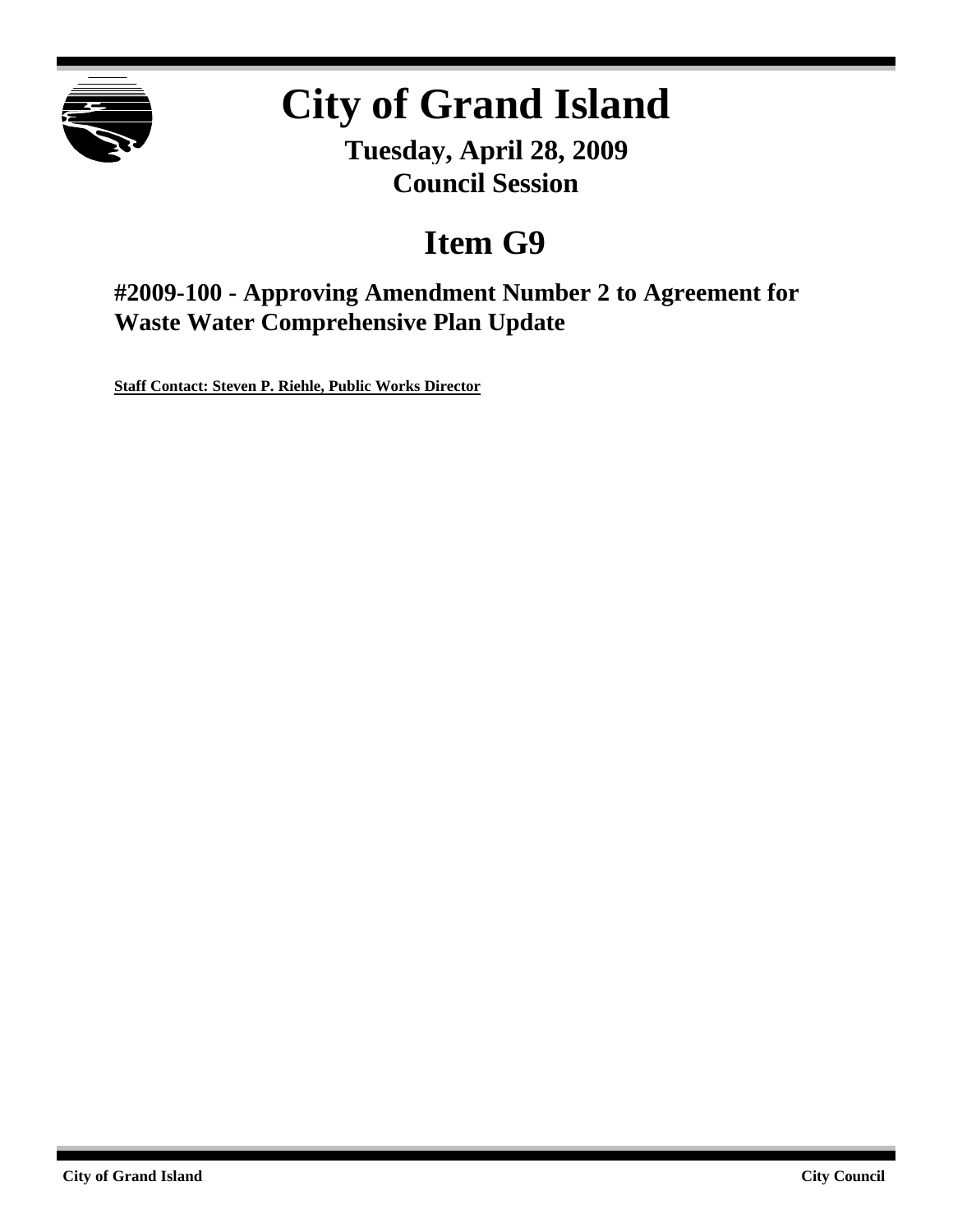## **Council Agenda Memo**

| From:           | Steven P. Riehle, Public Works Director                                                |
|-----------------|----------------------------------------------------------------------------------------|
| <b>Meeting:</b> | April 28, 2009                                                                         |
| Subject:        | Approving Amendment Number 2 to Agreement for<br>Waste Water Comprehensive Plan Update |
| Item $\#$ 's:   | $G-9$                                                                                  |
| $Presenter(s):$ | Steven P. Riehle, Public Works Director                                                |

## **Background**

The Request for Proposals for Engineering Consulting Services for the Waste Water Collection and Treatment System Comprehensive Plan Update for the Grand Island Waste Water Treatment Plant was published on September 27, 2005. After review of submitted proposals, CH2M Hill, Inc. of Englewood, Co was selected. The contract, for an amount not to exceed \$346,200, was approved by City Council on October 11, 2005 and notice to proceed was given on October 26, 2005.

A comprehensive plan is required by the Nebraska Department of Environmental Quality (NDEQ) regulations. Title 123 of the NDEQ regulations contains the following: "No person shall construct to a sanitary sewer system if the receiving WWTF (waste water treatment facility) is not capable of meeting requirements imposed by a permit issued under title 119, rules and regulations pertaining to the Issuance of permits Under the National Pollution Discharge Elimination System. The regulations further state that "A facility plan or engineering reports shall contain the detailed planning information that is necessary to evaluate the engineer's recommendation."

The Engineering Report or Comprehensive Facility Plan: identifies and evaluates wastewater related problems; assembles basic information; presents criteria and assumptions; examines alternate projects, with preliminary layouts and cost estimates; describes financing methods, sets forth anticipated charges for users; reviews organizational and staffing requirements; offers a conclusion with a proposed project for client consideration; and outlines official actions and procedures to implement the project. The planning document must include sufficient detail to demonstrate that the proposed project meets applicable criteria.

The Report will include the following: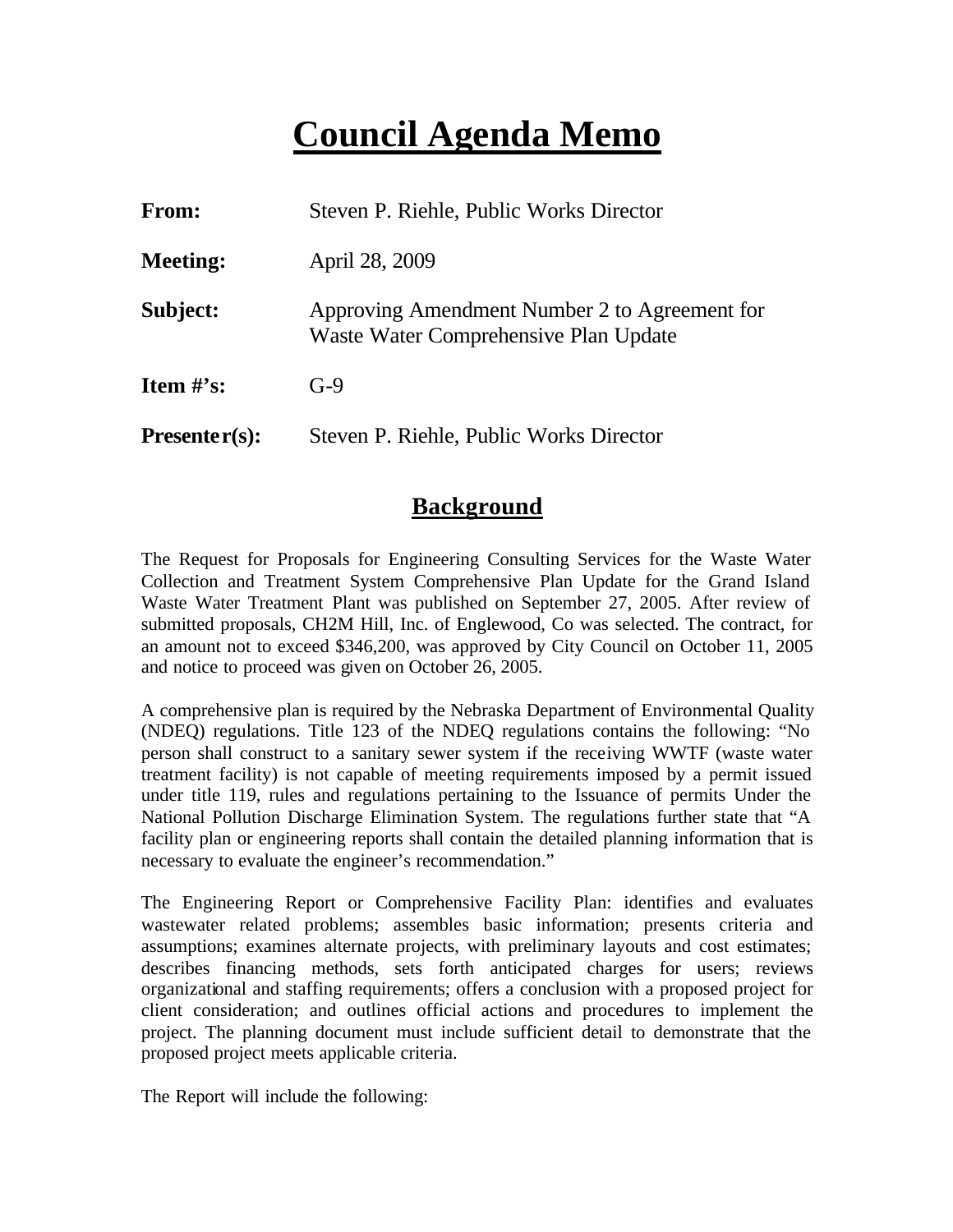Engineering Reports Flow & Organic Loading Impact on Existing Wastewater Facilities Engineering Criteria Site Information Alternative Selection Environmental Review Comprehensive Facility Plans Problem Evaluation and Existing Facility Review Planning and Service Area Hydraulic Capacity Flow Definitions and Identification Hydraulic Capacity for Existing Collection Systems Organic Capacity Organic Load Identification Design of Organic Capacity to Serve Existing Collection Systems Organic Capacity to Serve New Collection Systems Wastewater Treatment Facility Design Capacity Unit Sizing Flow Diagram Emergency Operation Sludge Treatment During Construction Operation and Maintenance Cost Estimates Final Project Selection

The last comprehensive study for the City of Grand Island was completed in 1995. According to Charles Duerschner (Technical Assistance Unit Supervisor, Nebraska Department of Environmental Quality) with all the projects that need to be done at our facility it would cost much less to do a comprehensive study of needs at our facility, than to do an engineering study for each study as required by regulations.

#### **Discussion**

Work on the Comprehensive Plan was halted in the spring of 2008 because the plan would be significantly impacted by changes being made at the JBS Packing Plant. JBS was planning to expand its industrial waste water treatment capacity with the construction of a new 25 million gallon anaerobic pre-treatment lagoon. The new lagoon came on line in July of 2008. The old 9 million gallon lagoon came back on line after cleaning in February 2009. We continue to gather performance data from the JBS pre-treatment system and now analyze that testing data to predict future loadings from JBS and would recommend proceeding to completion of the wastewater comprehensive plan.

To re-start the Comprehensive Plan, it will be necessary to extend the project schedule, allow for equity adjustments for staff work on the plan, including ramp up time for staff.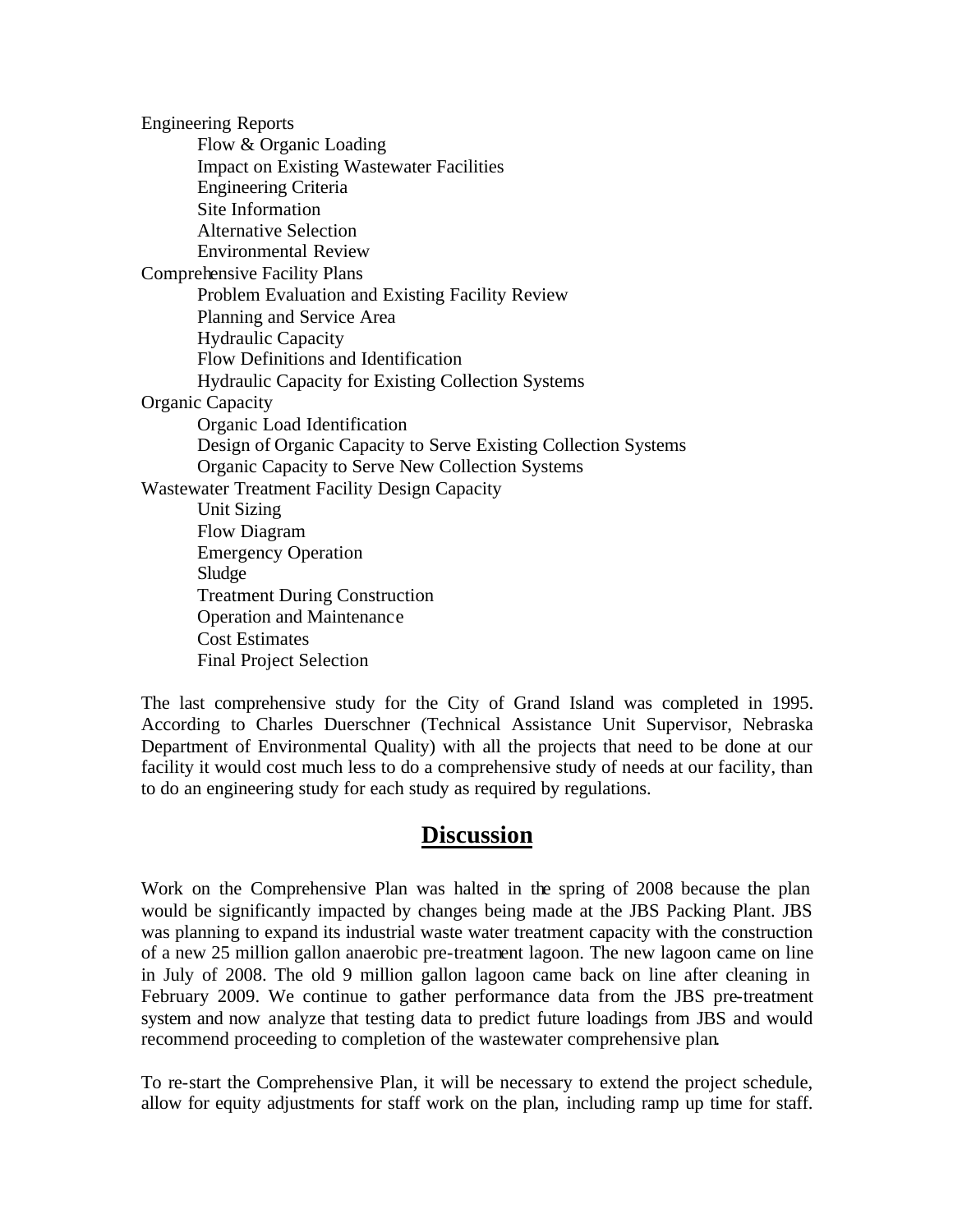The increased effort to wrap up the Comprehensive Plan has been rolled into Amendment #2 to the agreement with work to be performed at actual costs with a maximum amount of \$35,038.00. The amendment will make for a new revised agreement total of \$381,238.00.

## **Alternatives**

It appears that the Council has the following alternatives concerning the issue at hand. The Council may:

- 1. Move to approve
- 2. Refer the issue to a Committee
- 3. Postpone the issue to future date
- 4. Take no action on the issue

## **Recommendation**

Public Works Administration recommends that the Council approve the resolution authorizing the Mayor to execute the Amendment.

## **Sample Motion**

Move to approve Amendment Number 2 with CH2M Hill, Inc. of Englewood, Colorado under the Standard Agreement for Professional Services dated October 18, 2005.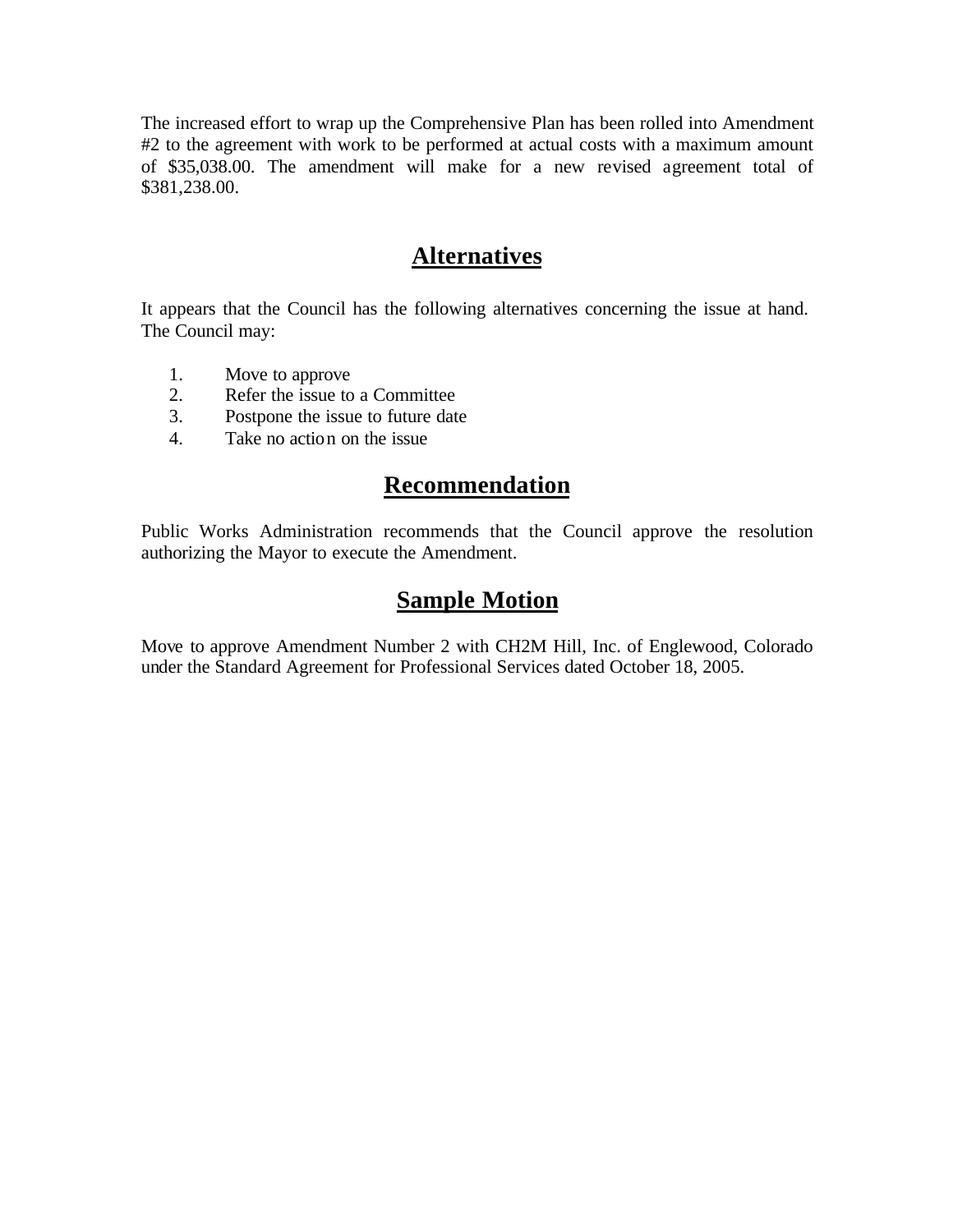

**CH2M HILL** 222 South 15th Street Suite 1402-S Omaha, NE 68102 Tel 402.342.9765 x37111 Fax 402.342.1313

March 9, 2009

**Steve Riehle Public Works Director** City of Grand Island **100 East First Street** Grand Island, NE 68802

#### City of Grand Island, NE Wastewater Collection and Treatment Systems Subject: Comprehensive Plan Update

Dear Steve:

Attached is Amendment No. 2 to the City of Grand Island, NE Wastewater Collection and Treatment Systems Comprehensive Plan Update. The purpose of this amendment is to formally request schedule modifications and the associated fee adjustments as provided for in Article 6.6 of the original contract. These modifications are due to the delays in receipt of data requested from the City and policy decisions essential to completing the project. The required information includes future flow and loading projections for JBS and the City's desired reserve capacity for industrial growth. This data was originally requested on January 29, 2008.

As previously identified, the future JBS flow and loading as well as the industrial reserve assumptions have the potential to significantly impact the magnitude and timing of capital improvement plan (CIP) projects, which is a major outcome for the project. Due to the potential impact of the JBS loadings, it is imperative to use the most accurate projections as possible. It is strongly encouraged that discussions be held with JBS prior to proceeding (especially in light of their recently issued draft Nebraska Pretreatment Program National Pollution Discharge Elimination System permit), as obtaining the most accurate projections would likely prevent future rework on the subject project as well as provide opportunities to reduce CIP improvement requirements. It is understood that should discussions with JBS, during proposed negotiations of a new agreement between the City and JBS, result in flow and/or loading assumptions different than those provided by March 10, 2009, additional budget and schedule modifications may be required to complete this study.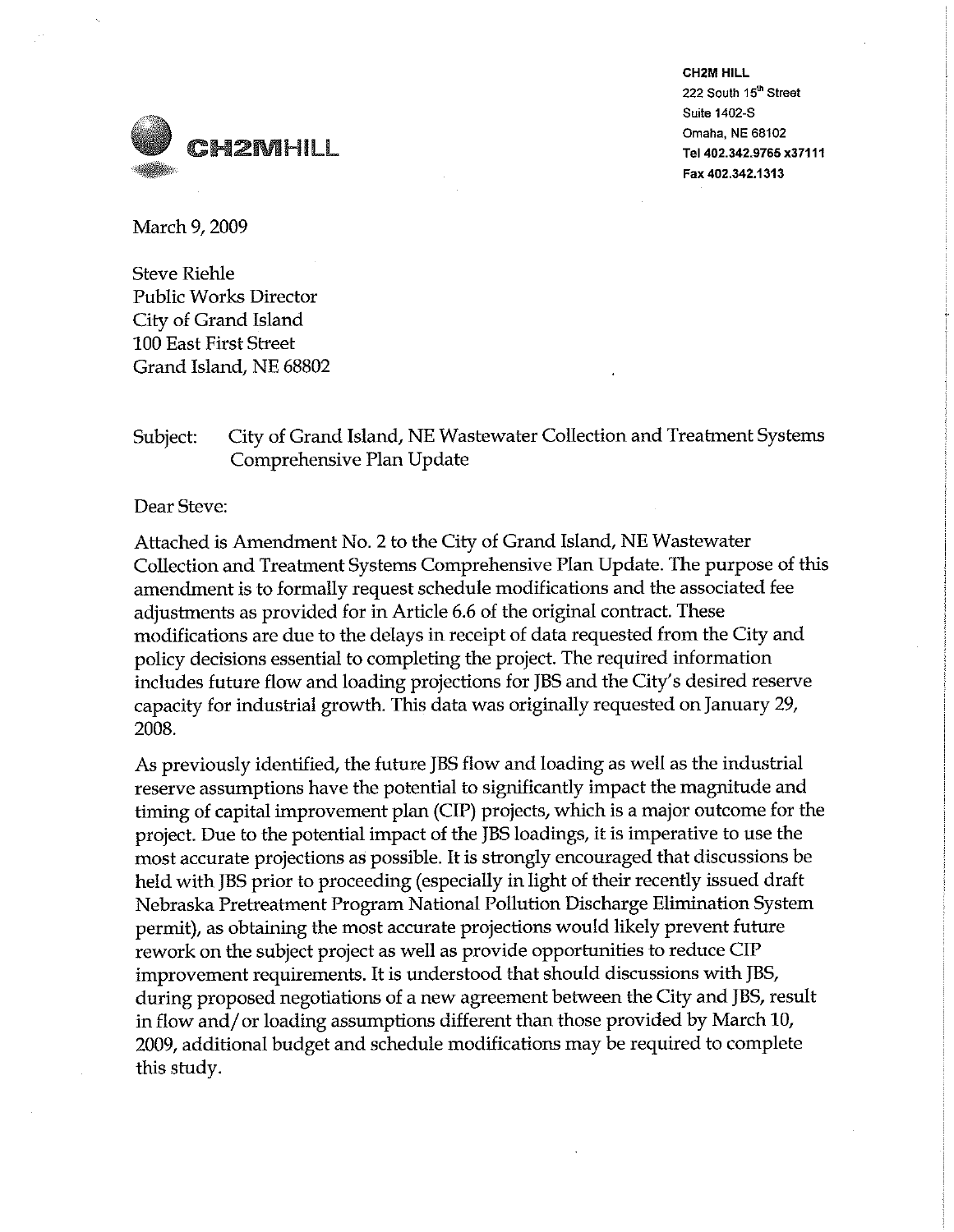Mr. Steve Riehle Page 2 March 9, 2009

Amendment No. 2 includes requested compensation for extended project management/schedule, equity adjustments of staff involved with the project, and ramp-up time for exiting and new staff. It is assumed that the project will be completed no later than August 14, 2009 based on the assumptions included within Amendment No. 2.

Your prompt action on Amendment No. 2 is necessary in order to expedite project delivery and is greatly appreciated. Should you have any questions or require additional information, please do not hesitate to contact me by phone at 402.342.9765 x37111 or by email at dsimon@ch2m.com.

Sincerely, CH2M HILL, INC.

 $\mu_{\rm obs}$  $\epsilon_{\rm B}$ 

Douglas E. Simon, P.E. Senior Project Manager

Thomas Heinemann **Vice President** 

Attachments: Attachment 1 Amendment No. 2

File  $\mathbf{C}$ :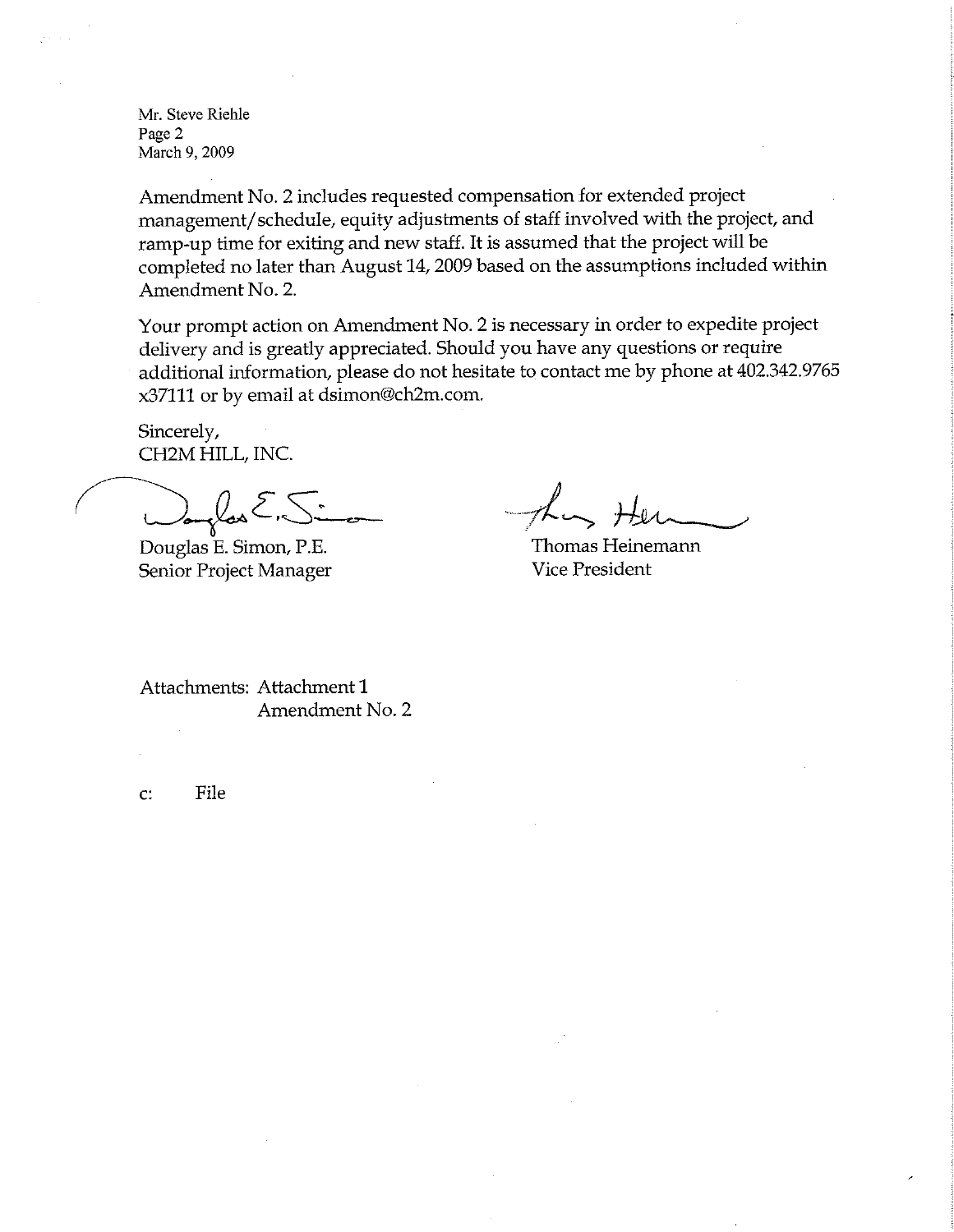#### **AMENDMENT NO. 2 to STANDARD AGREEMENT FOR PROFESSIONAL SERVICES DATED 18 OCTOBER 2005**

| CH2M HILL's Office Address: |                          | 9193 S. Jamaica St., Englewood, CO 80112                     |                                  |        |  |
|-----------------------------|--------------------------|--------------------------------------------------------------|----------------------------------|--------|--|
| Project Name:               | Plan Update              | Wastewater Collection and Treatment System - Comprehensive   | <b>CH2M HILL Project:</b><br>No. | 335802 |  |
| Client:                     | City of Grand Island, NE |                                                              |                                  |        |  |
| Address:                    |                          | 100 East First Street, Box 1968, Grand Island, NE 68802-1968 |                                  |        |  |
|                             |                          |                                                              |                                  |        |  |

CLIENT requests and authorizes CH2M HILL to perform the following services:

#### Scope:

AMENDMENT NO. 2 will hereby modify the original Standard Agreement for Professional Services dated 18 October 2005 as amended through AMENDMENT NO. 1 dated 11 September 2007. AMENDMENT NO. 2 represents budget and schedule modifications as a result of delays in receipt of assumptions and direction required to be provided by the City to the Engineer in order for the Engineer to execute remaining tasks contained within the AMENDMENT NO 1 scope of services. A summary of the requested budget modifications is provided as Attachment 1 to this AMENDMENT NO. 2 for the extended project management, labor rate adjustments of staff involved, and the ramp-up time required to reengage staff to complete the remaining tasks.

| by CLIENT to CH2M HILL will be on the basis of:<br>Compensation |                                                                |  |  |  |  |
|-----------------------------------------------------------------|----------------------------------------------------------------|--|--|--|--|
| Per conditions of the original contract dated 18 October 2005.  |                                                                |  |  |  |  |
| Original Contract value:                                        | \$346,200                                                      |  |  |  |  |
| Amendment No. 1:                                                | No cost change - Incorporated Scope and Schedule Modifications |  |  |  |  |
| Amendment No. 2:                                                | \$35.038                                                       |  |  |  |  |
| <b>Total Revised Contract Amount:</b>                           | \$381,238                                                      |  |  |  |  |
| Other Terms:                                                    |                                                                |  |  |  |  |

The project schedule shall be extended to August 14, 2009. The schedule assumes that Amendment No. 2 will be approved by City Council at the regularly scheduled March 24, 2009 City Council meeting and that the final JBS wastewater flow and loading assumptions will be provided no later than March 24, 2009. It is understood that requests for additional modification of JBS flow and loading assumptions following the March 24, 2009 date may result in additional schedule and/or budget modifications to be executed through a formal contract amendment.

Services covered by this AMENDMENT NO. 2 will be performed in accordance with the Provisions of the original Standard Agreement for Professional Services dated 18 October 2005 and any attachments or schedules. This AMENDMENT NO. 2 shall supplement the prior AMENDMENT NO. 1 and understandings and may only be changed by written amendment executed by both parties.

| CH2M HILL, INC.:                   |
|------------------------------------|
| Signature                          |
| Ιρ∵.<br>Name (printed)<br>inerrain |
| Title<br>255<br>24.31              |
| Date                               |
|                                    |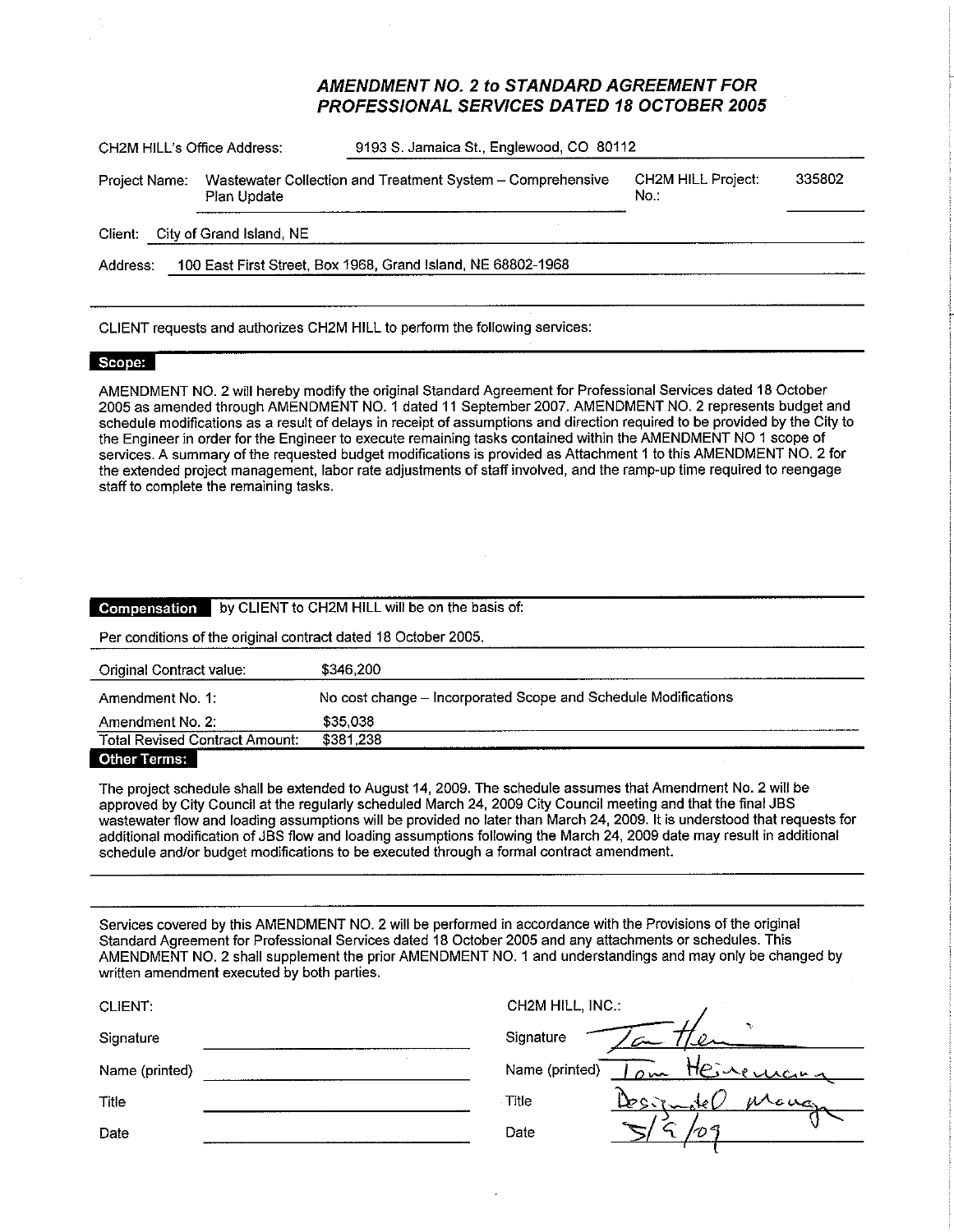Attachment No. 1

 $\sim$ 

Wastewater Collection and Treatment Systems Comprehensive Plan Update - Amendment No. 2<br>City of Grand Island, Nebraska

 $\bar{\gamma}$ 

 $\sim$ 

| <b>Task Description</b><br><b>LABOR RATE ADJUSTMENTS</b> | Total Labor &<br><b>Expenses</b><br>(3) |
|----------------------------------------------------------|-----------------------------------------|
| <b>Project Execution &amp; Definition</b>                |                                         |
| Workshops                                                | \$77                                    |
| Liquids & Solids Projection                              | \$454                                   |
| <b>Regulatory Review</b>                                 | \$439                                   |
| <b>Exist Facil review</b>                                | \$1,907                                 |
| Process & Hydraulic Model                                | \$0                                     |
| Hydraulic                                                | \$462                                   |
| Pro2D                                                    | \$765                                   |
| Alternatives Analysis & Evaluation<br>General            | \$71                                    |
| Workshops                                                | \$713                                   |
| Analysis                                                 | \$1,187                                 |
| <b>Condition Assessment</b>                              |                                         |
| Evaluation                                               |                                         |
| <b>Tech Memo</b>                                         | \$234                                   |
| Reporting and CIP                                        |                                         |
| CIP                                                      | \$1,071                                 |
| <b>City Council Presentation</b>                         | \$1,033                                 |
| ADDITIONAL EFFORT AS RESULT OF DELAY                     |                                         |
| <b>PM</b> for Treatment                                  |                                         |
| Additional Project Management                            | \$14,758                                |
| Ramp-Up Time                                             | \$11,868                                |
| <b>TOTAL</b>                                             | \$35,038                                |